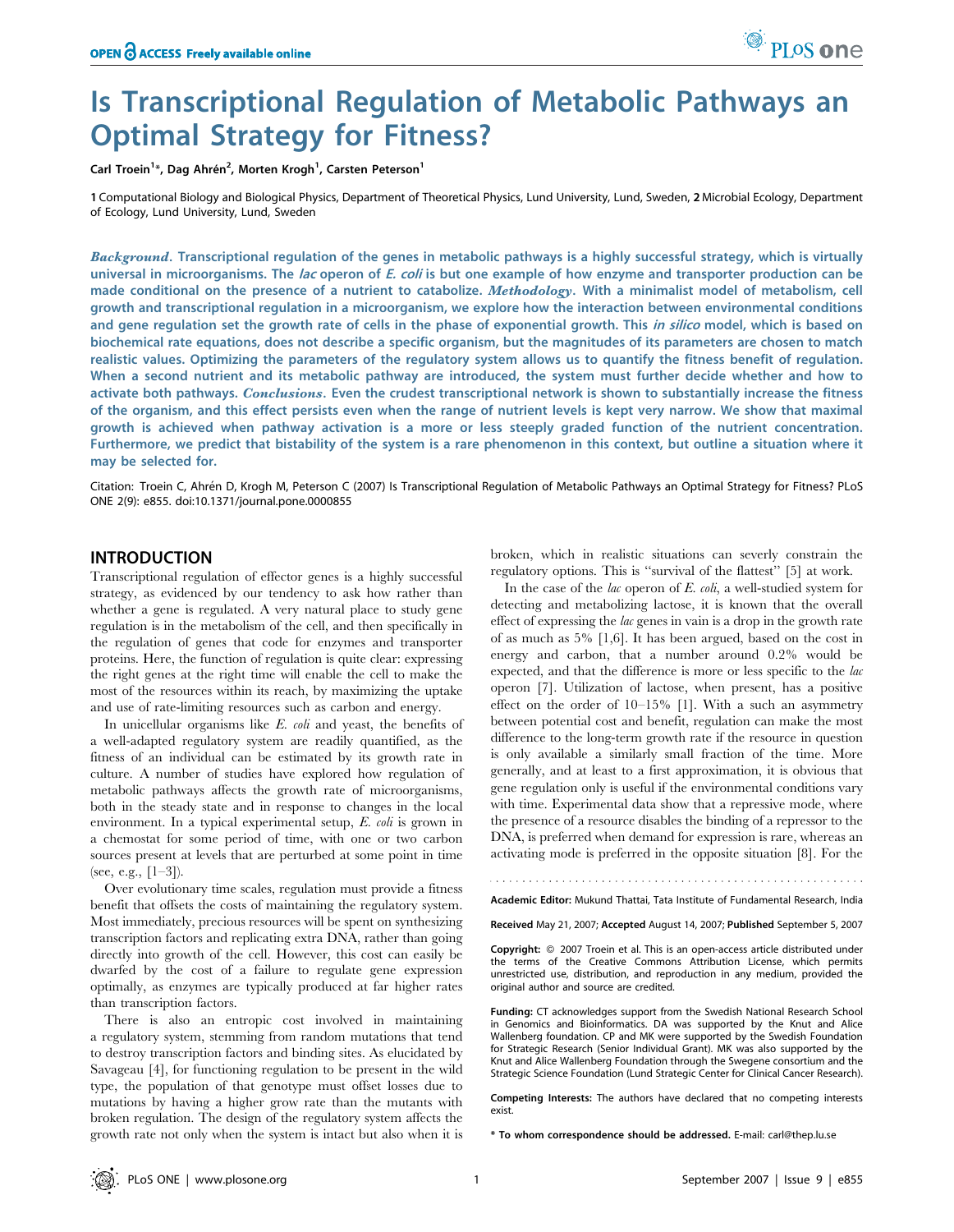lac system and realistic time variations, the entropic effects appear to be so large that only a repressive regulatory mode is possible [9].

To concretize the question of how to regulate metabolic processes, we consider the simplified view presented in figure 1(A). Here, an organism grows in a medium with one relevant ratelimiting resource, presumably a combination of carbon and energy, and several nutrients may be available to provide this resource. Nutrients present in the medium can be absorbed by the cell and converted into a useful form by the actions of different enzymes and other proteins. The proteins are replenished at the cost of slower growth, and evolution will optimize the growth rate over a set of environmental conditions by tuning the regulation of the protein production rates.

In this paper we study how the levels of one or two nutrients interact with the transcriptional regulation of their respective metabolic pathways to determine the growth rate of an organism under steady state conditions. Transient responses are an important aspect of metabolic regulation (see, e.g., [1,3,10]), but it is also hypothesized, and in some cases known, that microorganisms excel at optimizing their growth rate in the steady state [2,11]. Because of this, we may approximate the fitness of an organism from its growth rate in a set of static environments. From such a treatment we can hope to gain further insights into how evolution chooses a mode of regulation, if any, depending on the environments that a species is exposed to.

# RESULTS AND DISCUSSION

## The model

We have implemented a minimalist model of an organism that grows by metabolizing one or more compounds found in its environment. These compounds could represent different sugars, alcohols, or other nutrients, and although the model is not tied to any one particular example, we have glanced at the lac operon of Escherichia coli and the carbon metabolism of yeast. The model as such is rather similar both in spirit and form to that of Shoemaker et al. [12]. We have, as far as possible, derived equations and constants from first principles, in order to maximize the generality of the results. Some assumptions and approximations greatly simplify the model:

- N Chemistry can be dealt with in terms of rate equations.
- Michaelis–Menten kinetics [13] are always appropriate.
- The cell contents are homogeneous, and transport processes are purely diffusional.
- Cell growth and division are one continuous process, resulting only in the dilution of the contents of the cell.
- Molecular concentrations have no hard upper limit.

Furthermore, when the environment is held constant, it is natural to seek steady state solutions to the equations. If only one stable solution exists, we use the corresponding growth rate as a fitness measure for the organism.

The differential equations that define the model can be found in Materials and Methods. Their parameters are largely given by basic physics and rudimentary knowledge about living cells, although in some cases only to within a few orders of magnitude. It should be pointed out that no attempt has been made to fit the model to experimental data, so although predictions made from the model may be qualitatively sound, they cannot be expected to agree quantitatively with any particular organism.

Figure 1(B) summarizes the interactions of the model, of which we will first consider a reduced version. A compound to be catabolized, call it A, exists outside the cell at concentration  $A_{\text{ext}}$ , and can diffuse into and out of the cell. Inside the cell, A is converted into metabolite C with the help of an enzyme,  $E_A$ . The metabolite C is what the cell needs in order to grow and make more EA. If A represents glucose, then C might represent pyruvate and ATP, and EA is a whole set of enzymes, transporters, and other proteins. The generality of Michaelis–Menten kinetics as an approximation for one-way reactions (see, e.g., [14]) is what keeps this vagueness acceptable. In particular, note that even though we speak of  $E_A$  as an enzyme, the same rate equations arise if the main rate limiting step involves transport across the plasma membrane. Hence our minimalist model is not at odds with the more detailed model of Barford et al. for sugar uptake by yeast [15], given a sensible choice of parameters for the kinetics.

Let A denote the level of A, and so on. The production of C follows Michaelis–Menten kinetics, depending linearly on each of  $E_A$  and A but leveling off at high A. The rates of protein synthesis



Figure 1. A) A general view of an organism with one or more metabolic pathways. Solid lines represent the flow of biomass, while dotted lines show regulatory interactions, with arrows for positive regulation and circles where the sign of the regulation can be varied. Nutrients are transported into the cell, processed by enzymes, and spent on cell growth and on replenishing the enzymes. Optionally, transcription factors may detect the presence of nutrients and regulate the enzyme production accordingly. B) A sketch of the most complete model considered here, where two nutrients, A and B, are turned into C by their respective enzymes, E<sub>x</sub>. Nutrients inside the cell activate the transcription factors, T<sub>X</sub>→T<sup>\*</sup><sub>X</sub>, which in turn activate or repress the production of enzymes and each other. For parts of this paper, pieces of the model are removed, including the entire B side. When the transcription factors are excluded, the rate constants  $p_{E_A}$  and  $p_{E_B}$  control the production of enzymes. doi:10.1371/journal.pone.0000855.g001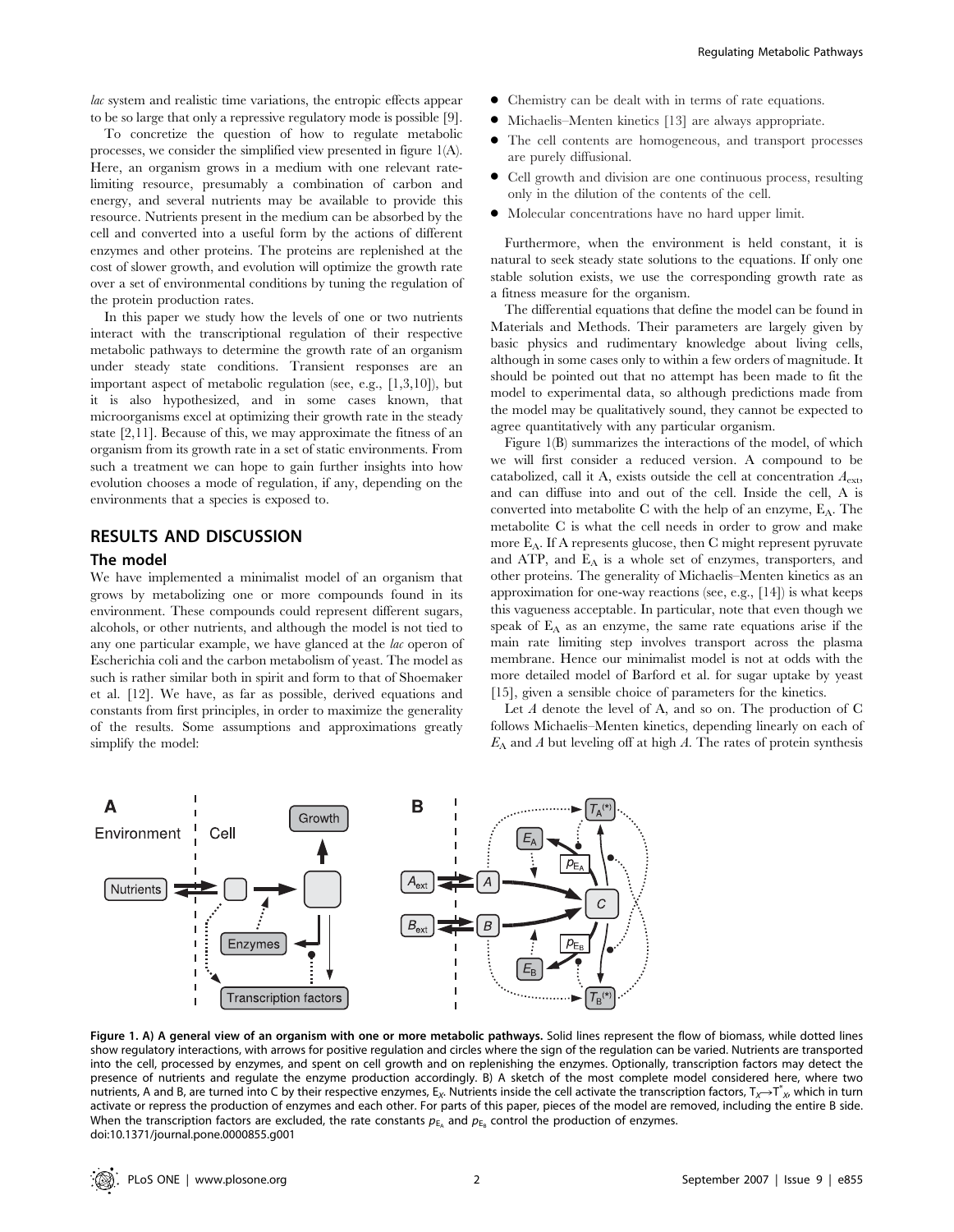and cell growth are limited by C at low nutrient levels, but by translation and DNA replication, respectively, at higher C. Just how great the production of  $E_A$ ,  $p_{E_A}$ , is depends on the rate constant  $p_{\text{E}_\text{A}}$ , which captures both transcriptional regulation and the amount of protein synthesized per mRNA. Degradation of EA is assumed to occur in the form of exponential decay with a halflife on the order of an hour.

## Optimal enzyme production rate

Even with a single nutrient, before attempting to regulate the enzyme production rate, we need to look at how much difference this can make to the growth rate over the whole range of environments. Only then can we know if and when there can be any point in employing transcriptional regulation.

All model parameters except the rate constant for enzyme production,  $\emph{p}_{\mathrm{E_A}}$ , are fixed, and regulation amounts to adapting  $\emph{p}_{\mathrm{E_A}}$ to the nutrient concentration,  $A_{\text{ext}}$ . Hence, we have explored how the steady state growth rate depends on  $p_{\text{E}_{A}}$  for many fixed values of  $A<sub>ext</sub>$ , by integrating the equations of the system from some initial state until reaching a fixed point. The growth rate thus found is normalized such that a value of 1 corresponds to the best possible growth rate for a given  $A_{\text{ext}}$ . This quantity, which is shown in figure 2, is a fitness score that reflects how well an organism can compete with others that are perfectly adapted to a single environment. A tiny difference in growth rate becomes significant over many generations. Therefore, the gray scale in figure 2 was chosen to resolve small deviations from the maximum growth rate.

Interpreting figure 2 is easier if we also consider figure 3, which shows the optimal  $p_{\text{E}_{\text{A}}}$  and the resulting protein production rate,  $p_{\text{E}_{\text{A}}}$  (determined by  $p_{\text{E}_{\text{A}}}$  and C), as functions of  $A_{\text{ext}}$ , along with the growth rate and the fraction of resources (C) spent on enzyme production as opposed to growth. At very low concentrations, the cell barely has enough of the nutrient to survive, and it must focus almost all its energy on building enzyme. Because of the



Figure 2. Growth rate as a function of the enzyme production rate constant,  $p_{E_{A'}}$  over a range of nutrient concentrations. Dark areas mark where the growth rate is maximized for the respective  $A_{\text{ext}}$ , and the solid and dashed white lines indicate 90% and 99% of the maximum, respectively. Values of  $p_{\rm E_A} > 10^6 V_{cell}^{-1} {\rm s}^{-1}$  are not physically realizable, but are included to show the insensitivity to  $p_{E_A}$  at high  $A_{ext}$ . Note the nonlinear brightness scale, which accentuates small deviations from the maximum.

doi:10.1371/journal.pone.0000855.g002



Figure 3. The transcriptional regulation,  $p_{E_A}$ , that maximizes the growth rate of figure 2 (solid) and the corresponding actual enzyme production rate,  $p_{E_A}$  (dot-dashed), in units of molecules per cell and second. Also shown are the growth rate as fraction per hour (dashed, right scale) and the cost of producing the enzyme  $E_{A}$ , expressed in terms of the total resource expenditure (dotted line, right scale). doi:10.1371/journal.pone.0000855.g003

degradation of  $E_A$ , there is a point (near  $A_{ext} = 20 \mu M$ ) where each molecule of  $E_A$  costs more molecules of C to synthesize than it can bring about during its lifetime, and starvation is inevitable.

When the nutrient is more abundant, the resulting rise in  $C$  will lead to greater enzyme production. Our model assumes a linear relationship between C and the protein synthesis rate for low-tomoderate C, but the dash-dotted line in figure 3 indicates that with our model the enzyme production should approximately follow  $C^{0.6}$  to maximize the growth rate. The exact relationship is hardly significant, but in any case it seems unlikely that the overall rate of protein synthesis would be adjusted to meet the needs of a single protein, and it is up to  $p_{\text{E}_{A}}$  to bridge this gap.

With higher enzyme concentrations it is primarily the diffusion of A into the cell that limits growth. There is a range of intermediate  $A_{\text{ext}}$  for which the optimal value of  $p_{\text{E}_{A}}$  varies relatively little, but with even higher  $A_{\mathrm{ext}}$  and faster growth comes greater dilution of the enzyme, and this forces  $p_{\text{E}_A}$  to rise. If  $A_{\text{ext}}$  is higher still, the cell divides as fast as it possibly can and yet has much C to spare. As we do not take into account that protein synthesis may tie up machinery also needed for rapid growth and cell division, there is no incentive to keep  $p_{\text{E}_{\text{A}}}$  down in this limit. Thus, for very high  $A_{\text{ext}}$  the optimal value of  $p_{\text{E}_{A}}$  is the maximum allowed by the model. At the same time, the growth rate is insensitive to the value of  $p_{\text{E}_{\text{A}}}$ ; when resources are plentiful, how they are spent is less important.

We see that the fitness conferred by the metabolic pathway depends strongly on the enzyme production rate constant  $p_{\text{E}_A}$ , except if the nutrient level is always kept within a limited range. Such static conditions may apply to some obligate symbionts, which can indeed lack the ability to regulate genes involved in important metabolic processes. For example, bacterial symbionts in aphids have lost most of their transcriptional regulation of amino acid synthesis [16], in a situation analogous to the one studied here in that the fitness gain from regulation must be weighed against the cost over a range of external conditions. For the vast majority of single-celled organisms, the environment can not be expected to be so constant. Selection pressure necessitates regulation of metabolic pathways.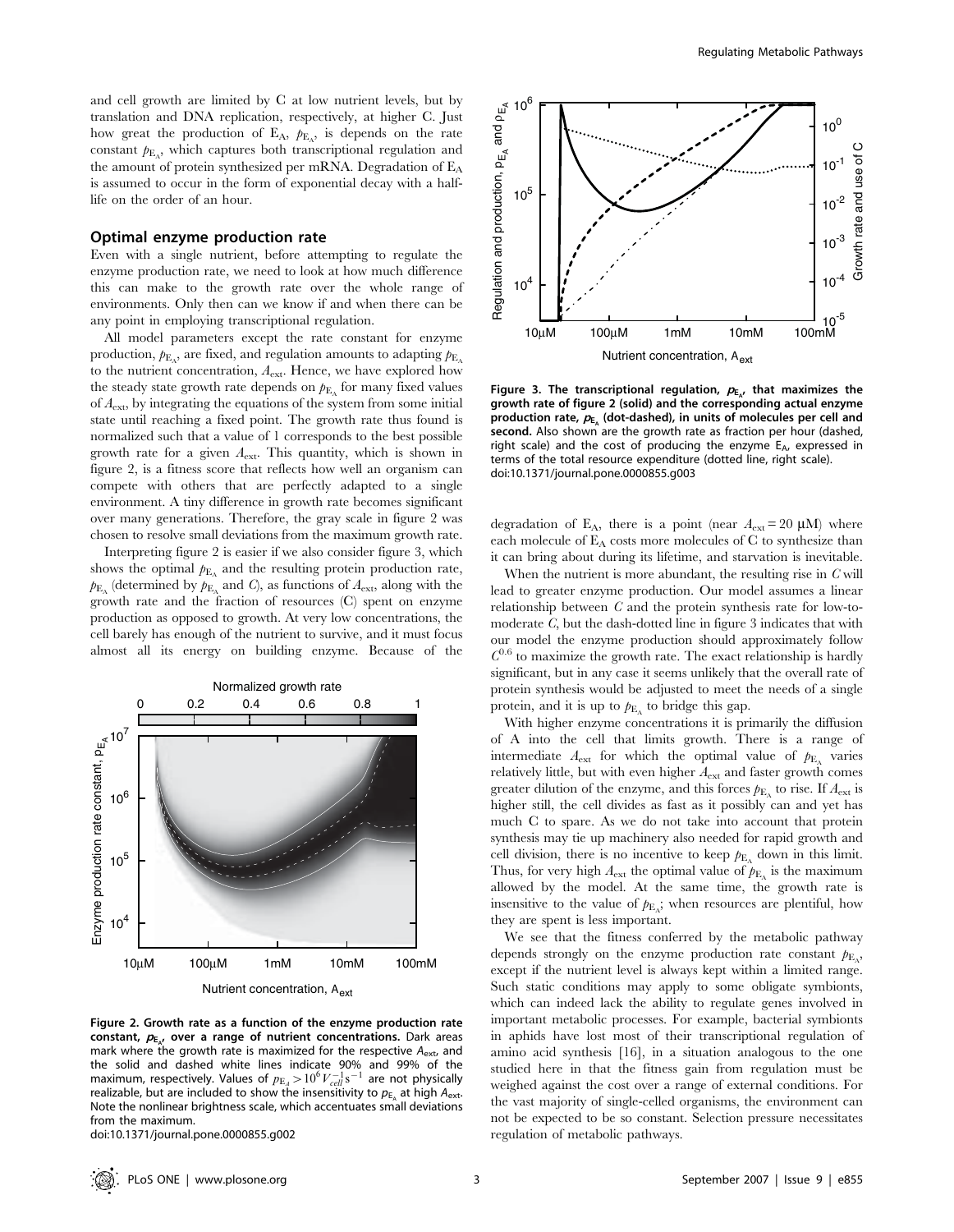## Transcriptional regulation

To incorporate transcriptional regulation into the model, we add a transcription factor,  $T_A$ , which like  $E_A$  is produced from C.  $T_A$ can act as an enhancer or repressor for the production of  $E_A$ , with the sign and strength of the regulation as two independent parameters (see Materials and Methods). However,  $T_A$  can only function when activated by the presence of A. The fraction in the active form is directly determined by the level of A as compared to a half-maximum parameter. Now  $p_{\text{E}_{\text{A}}}$  is no longer a constant, but a function of the levels of  $T_A$  and A. In addition to the dilution caused by growth,  $T_A$  is degraded, albeit at a much lower rate than  $E_A$ . It would be quite natural to add autoregulation to  $T_A$ , to allow it to stabilize its level over a wider range of growth rates or possibly be more sensitive to  $A_{\text{ext}}$ , but doing so would make the results less transparent.

By wiring and tuning a transcriptional network, evolution will tend to maximize the average growth rate over a succession of environmental conditions. In the limit where the environment very rarely changes, and the organism spends long time intervals in each setting, only the distribution of conditions matters, not the transitions between them. To keep things simple, we have defined the fitness of an organism as the mean of the normalized growth rate across an arbitrary selection of nutrient levels, as shown in figure 4. This fitness corresponds to the average growth rate when a similar number of generations is spent in each of these environments. In other words, the amount of time spent at each  $A<sub>ext</sub>$  is inversely proportional to the dashed line in figure 3; not an entirely unreasonable first assumption.

In our equations, the transcriptional network is defined by five parameters, and taking the view that evolution will have had ample time to globally optimize a system with so few parameters, we have used simulated annealing to pinpoint the parameter values that maximize the fitness measure. The thick line in figure 4 shows the effect that transcriptional regulation has on  $p_{\text{E}_A}$ , and thereby on enzyme production, for the network of optimal fitness. The points mark the  $A_{\text{ext}}$  through which the fitness measure is



Figure 4. The behavior of a cell with well-tuned transcriptional regulation of the enzyme production. The normalized growth rate (see figure 2) was optimized for those  $A_{ext}$  indicated by points, with an equal number of generations spent in each environment. The resulting system responds to  $A_{\text{ext}}$  as indicated by the thick curve. For comparison, the straight white line shows the best  $p_{E_A}$  in absence of regulation. doi:10.1371/journal.pone.0000855.g004

defined, and the color filling the points indicates that the achieved fitness is almost indistinguishable from the maximal one, for those  $A_{\text{ext}}$  that we have optimized for. A brief explanation of how the evolved transcriptional network operates is in order.

The transcription factor has become a repressor for the enzyme, and the downward slope for low-to-moderate  $A_{\text{ext}}$  is caused by the steadily more produced and activated  $T_A$  repressing the expression of EA. Some transcriptional leakage occurs, and there is never that much  $T_A$  present, so  $p_{\text{E}_A}$  is kept from falling too low. This explains how an increase in  $A_{\text{ext}}$  can result in a well-adjusted decrease in  $p_{\text{E}_{\text{A}}}$ . Perhaps more surprising, then, is the increase that  $p_{\text{E}_{\text{A}}}$  shows for high Aext. The explanation: the time scale for decay and regeneration of  $T_A$  is roughly one day, and when the generation length is shorter than that, the level of  $T_A$  drops because of dilution.

In all, the transcriptional network is extremely good at maximizing the fitness. Without regulation, the best possible fitness is 0.81 (with  $p_{\text{E}_A} \approx 1.8 \cdot 10^5$ ), but with regulation the fitness rises above 0.99. Adding autoregulation to the transcription factor will further increase the fitness. We have also examined the effect of limiting the range of nutrient concentrations to between  $100 \mu M$  and  $1 \mu M$ . Then, the fitness scores of the best unregulated and regulated systems are 0.997 and 0.9996, respectively. Finally, forcing the regulatory mode to be activating was seen to substantially reduce the fitness score. Even with  $A_{\text{ext}}$ limited to values above 1 mM, the regulatory system was then incapable of giving a strong positive response to counter the dilution effect. We interpret this as a sign that the activating mode of regulation requires the transcription factor  $T_A$  to be positively autoregulating, or its activation by A to be nonlinear, or both. In either case, there are added requirements on  $T_A$ , which may make activators more difficult to evolve. In addition, it could them more sensitive to random mutations, which would quantitatively affect the results of [9].

The difference in average growth rate due to regulation should be compared to the effect of adding the gene for the transcription factor to the genome of the organism, an effect not included in our model. Adding one gene should slow the growth rate by no more than one part in 1 000, and often far less (see Materials and Methods). This slowdown is far outweighed by the boost that regulation brings, as long as the nutrient level is not too constant. We conclude that when the nutrient level varies, transcriptional regulation of the metabolic pathway carries great benefits for the organism.

## An additional nutrient

Gene duplication plays a major role in the evolution of new functions. A duplicated enzyme or transcription factor will, if not lost, likely be subject to subfunctionalization [17,18], a process that may in turn lead to neofunctionalization [19,20]. To extend the model to the case where a second nutrient is present in the environment, we mimic a gene duplication event by adding a set of variables where ''A'' is replaced with ''B''. Thus B is the alternative nutrient, turned into  $C$  by enzyme  $E_B$ , whose production is governed by the rate constant  $p_{E_B}$ . Clearly C should then be seen as the first common point along the metabolic pathways of A and B. Generally, A and B need not be equally useful for producing C, and the parameters that describe  $E_A$  and  $E_B$  may be quite different. Such a state of affairs may, e.g., apply to the preference for glucose over fructose in yeast. Still, we will assume that all the relevant parameters are equal between A and B, because a small difference between them should only distort our conclusions slightly, for instance by shifting the point of preference for one nutrient over the other.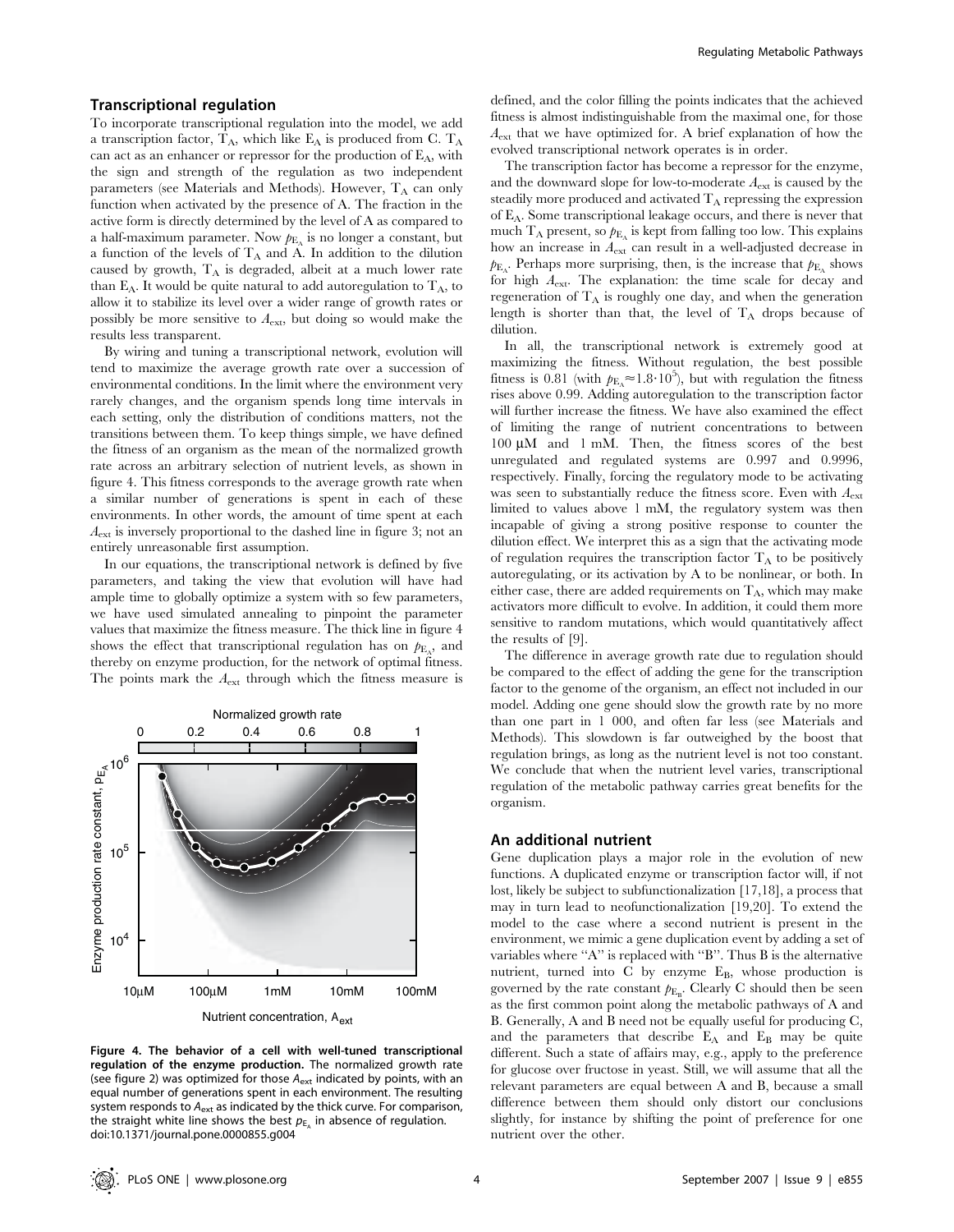

Regulating Metabolic Pathways



 $\leftarrow$ 

metabolite B is varied, while metabolite A is present at a constant level, and  $p_{\text{E}}$  is pegged at its optimal value in absence of B. The sharp transition of the optimal  $p_{E_B}$  in (B) signals a need for nonlinearity when  $p_{\text{E}_p}$  is actively regulated. The thick lines indicate what the simple transcriptional network of figure 1(B) can accomplish, when optimized over a wide range of environments, either emphasizing high (solid) or low (dashed) nutrient levels. Comparison with figure 4 shows that it is far more difficult to achieve near-optimal regulation when the second metabolic pathway is added.

doi:10.1371/journal.pone.0000855.g005

With the introduction of the second nutrient comes an increase in the dimensionality of the state space that makes it impossible to visualize the full gamut of the system. However, we have observed that for any given environment the growth rate behaves nicely, with a single, rounded peak around some optimal  $p_{\text{E}_{\text{A}}}$  and  $p_{\text{E}_{\text{B}}}$  (data not shown). The optimum with respect to one parameter depends very weakly on the value of the other. It is therefore meaningful to keep  $A_{\text{ext}}$  and  $p_{\text{E}_{A}}$  fixed while studying the behavior as a function of  $B_{\text{ext}}$  and  $p_{\text{E}_{\text{B}}}$ . Under the assumptions of our model, it is not necessarily optimal for the organism to metabolize the most abundant nutrient only, in contrast to the optimal strategy in [3]. The difference here is that when a nutrient is metabolized, its level is inside the cell drops due to the finite diffusion rate.

Figure 5 shows how the growth rate depends on  $p_{\text{E}_p}$  for different  $B_{\text{ext}}$ , with  $A_{\text{ext}}$  fixed at 0, 50 µM, or 1 mM and  $p_{\text{E}}$  optimized at  $p_{\text{E}_{\text{B}}} = 0$  (to  $p_{\text{E}_{\text{A}}} = 0$ ,  $p_{\text{E}_{\text{A}}} \approx 1.5 \cdot 10^5$ , or  $p_{\text{E}_{\text{A}}} \approx 9 \cdot 10^4$ , respectively, as per figure 3). As expected, the figure reveals that when little B is available, it is best for the cell not to bother with B at all. However, when  $B_{\text{ext}}$  comes within a factor of about ten of  $A_{\text{ext}}$ , the optimal  $p_{\text{E}_{\text{B}}}$  rises quickly, from zero to a value near where the optimum would be in the absence of A. That is, when  $B_{\text{ext}} \gtrsim A_{\text{ext}}$ , the dependence of  $p_{E_B}$  on  $B_{ext}$  is described by figure 5(A) (which is identical to figure 2). For other values of  $A_{\text{ext}}$  than those shown in figure 5, the only notable trend is that the transition region is narrower and closer to  $A_{\text{ext}}$  at low  $A_{\text{ext}}$ . An organism that is well adapted to a slowly changing environment will show a strong, often nonlinear response to the level of B in the region where  $3 \lesssim A_{\rm ext}/B_{\rm ext} \lesssim 30.$ 

# **Bistability**

After a change in the environmental conditions, and after transients have died down, the internal state of a cell may depend on the history of the cell, rather than on the new environmental conditions alone. Bistability, the coexistence of two stable fixed points in the dynamics, implies such hysteresis, because the initial state of the system generally determines which fixed point it goes to. In principle, stochastic effects always make the two states metastable, but the time scale for spontaneous switching may vary greatly. See [21] for a review.

Evolution does not indiscriminately optimize the steady state growth rate. The environment changes from time to time, and if moving to a different operating region transiently carries a cost in the form of slowed growth, that cost must eventually be recuperated. Depending on the typical pattern of changes in the environment, the best solution for the individual cell may involve hysteresis. In clonal populations, phenotypic heterogeneity caused by bistability can be advantageous to the genome if it allows at least part of the population to survive a disaster [22]. Genes can thus hedge their bets by making individuals take risks, but only if a timely response is impossible is this a better strategy than for the cells to individually adapt to new conditions [23].

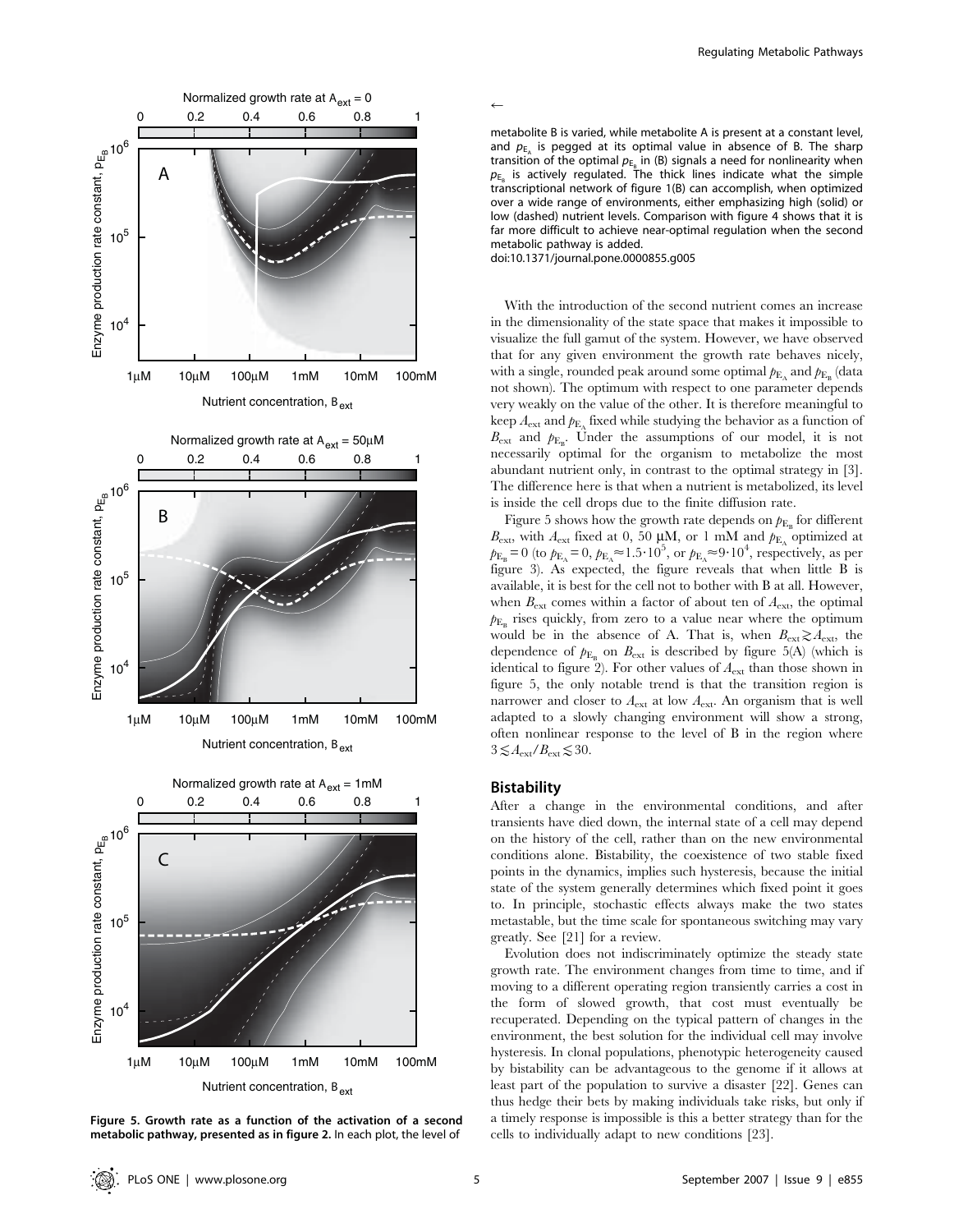The *lac* operon of *E. coli* is a well-known example of a regulatory module tasked with deciding whether to make use of a specific metabolite. This system, in short, contains a positive feedback loop that activates lactose transport and metabolism when a metabolite of lactose is detected, but only if the glucose level in the environment is comparatively low. Experiments have shown that the lac system has the potential for bistable behavior when subjected to artificial inducers [24]. This property of the system is appealing, and we can picture how it could fit into our results in figure 5. Although the optimal  $p_{E_n}$  does not follow an S-shaped curve, the steepness and width of the region where  $p_{\text{E}_{n}}$  switches are, at low  $A_{\text{ext}}$ , great enough to allow for bistability at a relatively low fitness cost in the steady state.

However, it appears that the response of the lac operon to lactose itself, as opposed to an artificial inducer, is only a steeply graded monostable function, not a bistable one. A convincing explanation is that with time-varying lactose levels, a graded response provides significantly faster switching between operating modes [10]. Based on figure 5, we posit that a graded response is advantageous also when the lactose level varies very slowly, because unless the lac system is dissimilar to our model in some unforeseen way, the optimal lac expression is ever a smooth function. Consequently, we expect bistability in this context to be a rare phenomenon.

#### Transcriptional regulation revisited

Regulation of the production of the two enzymes,  $E_A$  and  $E_B$ , requires signaling from both A and B, and we have seen that some degree of mutual exclusivity is desirable. If a new transcription factor,  $T_B$ , were to be created by duplication of an autoregulating  $T_A$ , it might be prudent to retain a full set of regulations, with  $T_A$ and  $T_B$  regulating each other, themselves, and both enzymes. However, this would introduce an excessive number of parameters and obscure the issue of how easy it is to achieve beneficial transcriptional regulation. Therefore, we again use a strippeddown network, this time one that only includes regulation of  $E_A$  by  $T_A$ , of  $E_B$  by  $T_B$ , and mutually between  $T_A$  and  $T_B$ .

In the same spirit as for the one-nutrient system, we have optimized the fitness of the regulatory network over two different sets of  $A_{\text{ext}}$  and  $B_{\text{ext}}$ , differing in their emphasis on high-nutrient or low-nutrient environments. The thick lines in figure 5 illustrate how the resulting networks perform, which in either case certainly is better than with any constant value for  $p_{E_B}$ .

When emphasis is placed on high-nutrient emphasis, the two transcription factors become mutual repressors, as one may have expected. This makes bistability possible even without autoregulation, but only when we add autoregulation to the model or modify the parameters do we see bistable behavior (data not shown). The way we assess the growth rate in each environment implicitly assumes monostability by denying the system a history (see Materials and Methods), which is an extreme case of the idea outlined earlier: changes to the environment are infinitely rare, and bistability can evolve only because it never gets a chance to do any harm. Nevertheless, this emergence of bistability demonstrates a point: nontrivial behavior may appear even when not selected for, because of the constraints that evolution has to work with.

## **DISCUSSION**

We have developed a model for how the steady state growth rate depends on the activity of metabolic pathways, including their transcriptional control, in an idealized organism. This represents an implicit way to model the evolution of transcriptional networks subject to simple metabolic tasks.

A key finding is that even when no alternative pathways exist, transcriptional regulation confers a substantial fitness advantage in all but the most static environments. In other words, transcriptional control is required for an organism to be competitive, even for a very simple metabolism. Furthermore, we have shown that this fitness advantage can be well exploited by a remarkably crude regulatory system, which relies on transcriptional repression. The observation that the mode of regulation correlates with the demand for expression for many metabolic genes [8] is explained by Savageau from the perspective of resilience to mutations [9], but we believe that our results point to a complementary explanation, namely that negative regulation is easier to accomplish. For genes that are rarely used, it is relatively important to minimize the resources spent on the regulatory system, as opposed to fine-tuning the expression level and dynamical behavior, and this would tend to favor repression over activation.

When two pathways are available, as would be the case when two catabolizable sugars are present, the highest growth rate is achieved by sharply activating the pathway of one nutrient, when the level of that nutrient nears the level of the other. At low nutrient concentrations this optimal response is distinctly nonlinear.

In line with previous work [10], we have demonstrated that bistability is not a desirable feature of metabolic pathway regulation, at least not in a steady state limit. Nevertheless, optimizing the fitness of a regulatory system can cause bistability at some nutrient levels, suggesting that such complex behavior can emerge even when it in itself is unfavorable, merely because the underlying mutations have a positive net effect on fitness. This is reminiscent of, yet different from, how pathway complexity can be increased by the actions of the evolutionary mechanisms per se [25].

We can also picture conditions that would promote bistable switching of metabolic pathways. From figure 5, one can imagine the existence of two distinct overall environmental states, whose respective ranges for the nutrient concentration overlap. If transitions between the two states are rare, and intra-state fluctuations of the nutrient level are too rapid for regulation to follow suit, bistability in the overlapping range can be expected to increase fitness, as it prevents needless state changes. Such a scheme could perhaps be applied to the lactose level in a chemostat with E. coli over many generations. As demonstrated in [1], the expression level of the lac genes can be significantly altered by fitness-raising mutations in a few hundred generations of growth in a constant lactose/glycerol medium. Thus it may well be possible to achieve bistability in the lactose response of E. coli through evolution in a laboratory setting.

Our model predicts that cells growing in a very low nutrient medium will have their nutrient uptake and catabolism upregulated as compared to when the nutrient is more abundant. Such behavior has indeed been seen in yeast under glucose limited conditions [26], where the hexose transporter HXT6 and the glycolysis enzymes HXK1 and GLK1, along with several other glycolysis proteins, were found to be significantly up-regulated. Our results predict that this effect only comes into play at sustained growth close to the long-term starvation limit, and only when there is no appreciable level of alternative substrates present.

Our predictions are primarily qualitative, not quantitative. For example, the exact location of the point where the model breaks down in figure 2 should not be considered as realistic, as the degradation rate of the enzyme is higher than it would be in an organism adapted to very low nutrient levels. Still, a real microorganism may survive periods of starvation through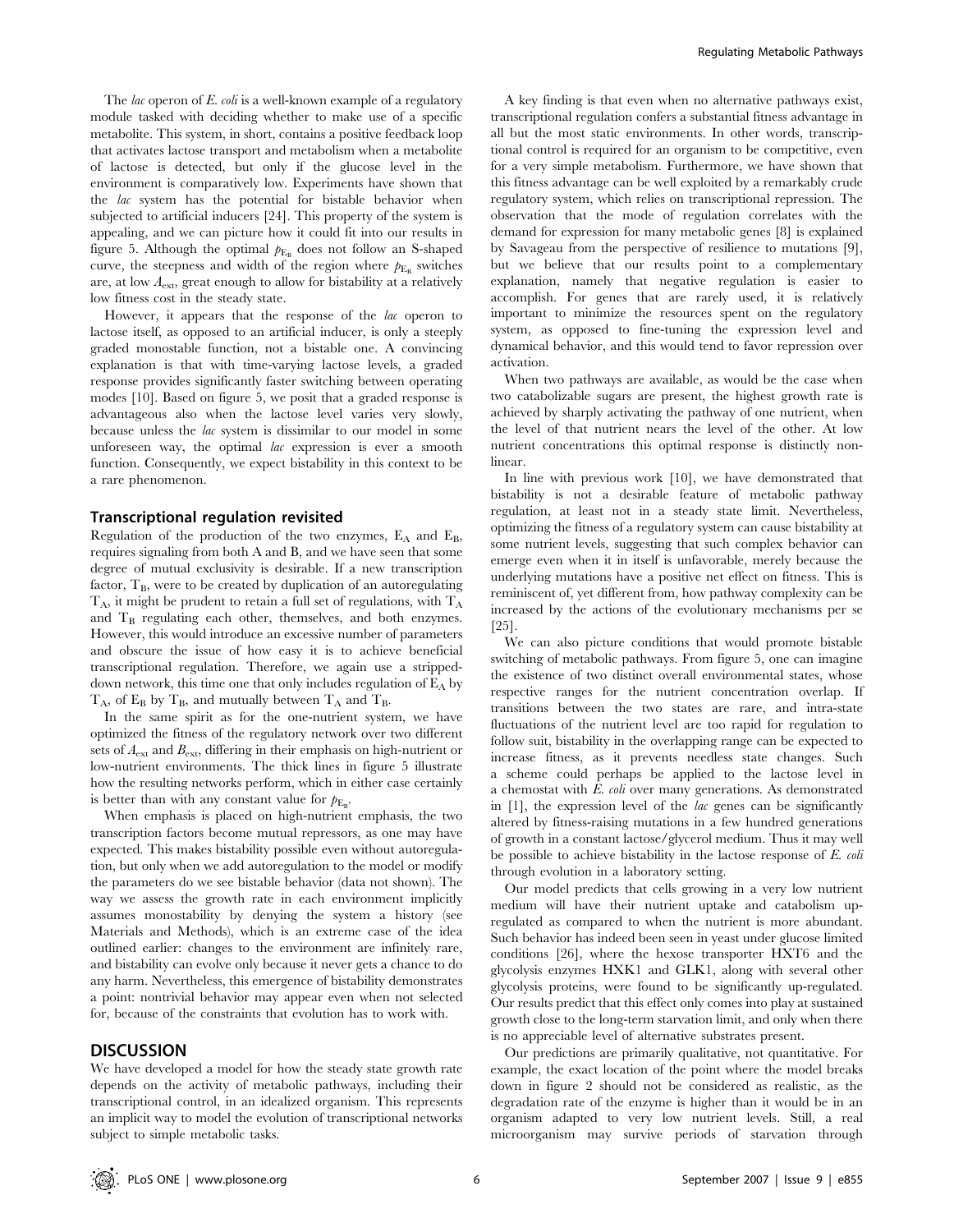sporulation and other mechanisms outside our model, but will eventually die if the nutrient levels are too low.

# MATERIAL AND METHODS

We here give the equations and parameters of the full model with two nutrients and transcriptional regulation. For the smaller models discussed in the text, parameters are set to zero as appropriate. C is the universal currency of our cell, and takes on the roles of energy carrier and building block. Being small molecules, A, B, and C have a mass of about  $m_A = 100$  Da. The proteins E and T weigh in at  $10^3 m_A$ , and synthesis of one E or T consumes  $s_{\text{protein}} = 10^4$  molecules of C. Let C, A,  $E_A$ ,  $T_A$ , etc. denote the number of molecules in a cell of fixed volume  $V_{cell} = 1 \text{ }\mu\text{m}^3$ . Brownian motion sets a limit of about one collision per molecule pair per second, and this affects many parameters. For brevity we let X represent A or B where their equations are identical.

Transcription factor activation:

$$
T_X^* = T_X \frac{X}{X + K_X},
$$

where  $K_{\text{X}} \in [10^2, 10^6] V_{cell}^{-1}$  (or  $1.7 \cdot 10^{-7}, 10^{-3} \text{M}$ ), so activation can be made very sensitive to A or B.

Transcriptional regulation of enzyme production:

$$
p_{\mathrm{E}_{X}} = \hat{p}_{\mathrm{E}_{X}} \frac{w_{\mathrm{E}_{X}} r_{\mathrm{E}_{X}} T_{X}^{*} + 1}{(r_{\mathrm{E}_{X}} T_{X}^{*} + 1) \max(w_{\mathrm{E}_{X},1})},
$$

where the maximum rates  $\hat{p}_{E_x} \in [0, 10^6] \text{ s}^{-1}$  are limited by ribosome count and speed. The parameters  $w_{E_x} \in [10^{-6}, 10^6]$ determine the type of regulation, ranging from strong repression to linear activation via leakiness and indifference. The strength of  $T^*_X$ as a regulator is  $r_{\text{E}_x} \in [10^{-4}, 10^{-2}] V_{cell}^{-1}$ , meaning that hundreds to thousands of TF molecules are needed for regulation. Similarly for the regulation of  $p_{\text{t}}$  by  $p_{\text{t}}$  and vice versa, *mutatis mutandis*.

Enzyme activity:

$$
R_{X\to C} = E_X v_X \frac{X}{X + K_{\rm E}}\,,
$$

where  $v_X = 10^3 \text{ s}^{-1}$  and  $K_E = 10^8 V_{cell}^{-1} \approx 1.7 \text{mM}$ , which loosely means that one in 1 000 collisions between  $X$  and  $E_X$  leads to a reaction that takes 1ns.

Protein production, cell growth, and dilution:

$$
\rho_{E_X} = p_{E_X} \frac{C}{C + K_{prot}}
$$
,  $\rho_{cell} = p_{cell} \frac{C}{C + K_{cell}}$ , and  $\eta = \frac{\rho_{cell}}{S_{cell}}$ ,

where  $K_{cell} = 10^8 V_{cell}^{-1}$  and  $K_{prot} = 10^6 V_{cell}^{-1}$  reflect bottlenecks in cell replication and protein synthesis,  $s_{cell} = 10^{10} V_{cell}^{-1}$  because a cell takes that many molecules of C to build, and  $p_{cell} = 10^7 V^{-1}$ <sub>cell</sub>s<sup>-1</sup>

## **REFERENCES**

- 1. Dekel E, Alon U (2005) Optimality and evolutionary tuning of the expression level of a protein. Nature 436: 588–592.
- 2. Edwards JS, Ibarra RU, Palsson BO (2001) In silico predictions of Escherichia coli metabolic capabilities are consistent with experimental data. Nat Biotech 19: 125–130.
- 3. Thattai M, Shraiman BI (2003) Metabolic switching in the sugar phosphotransferase system of Escherichia coli. Biophys J 85: 744–754.
- 4. Savageau MA (1998) Demand theory of gene regulation. I. Quantitative development of the theory. Genetics 149: 1665–1676.
- 5. Wilke CO, Wang JL, Ofria C, Lenski RE, Adami C (2001) Evolution of digital organisms at high mutation rates leads to survival of the flattest. Nature 412: 331–333.

should give a maximum growth rate of about 20 minutes per generation.

The rate equations:

 $\frac{dC}{dt}$ 

$$
\frac{dX}{dt} = D_X(X_{ext} - X) - R_{X \to C} - \eta X
$$

$$
\frac{dE_X}{dt} = \rho_{E_X}/s_{protein} - d_E E_X - \eta E_X
$$

$$
\frac{dT_X}{dt} = \rho_{T_X}/s_{protein} - d_T T_X - \eta T_X
$$

$$
\frac{dC}{dt} = R_{A \to C} + R_{B \to C} - \rho_{E_A} - \rho_{E_B} - \rho_{T_A} - \rho_{T_B} - \rho_{cell} - \eta C,
$$

where  $D_X=1$  s<sup>-1</sup> lies between an upper limit set by diffusion and a lower limit set by the maximum growth rate,  $d_E = 10^{-3} s^{-1}$ makes  $E_X$  rather short-lived but keeps its level reasonable even at the maximum production rate, and  $d_T = 10^{-5}$  s<sup>-1</sup> is a realistic decay rate far slower than  $d_{\text{E}}$ .

For an upper bound to the reproductive cost of adding an extra gene, consider a prokaryote for which the DNA replication rate is limiting. If this rate is proportional to the genome size, and there are  $1\,000$  genes, the fitness cost is on the order of  $10^{-3}$ . By comparison, the cost of synthesizing the extra DNA is closer to  $10^{-5}$ <sub>Scell</sub>.

To find the growth rate in the equations' steady state, we performed a numeric integration from the state with all variables zero except  $C = 10^8 V_{cell}^{-1}$  using the bsimp stepper from GSL (http://www.gnu.org/software/gsl/). For figure 5 we probed for bistability by gradually going from low to high  $B_{\text{ext}}$ , and vice versa.

## ACKNOWLEDGMENTS

CT acknowledges support from the Swedish National Research School in Genomics and Bioinformatics. DA was supported by the Knut and Alice Wallenberg foundation. CP and MK were supported by the Swedish Foundation for Strategic Research (Senior Individual Grant). MK was also supported by the Knut and Alice Wallenberg Foundation through the Swegene consortium and the Strategic Science Foundation (Lund Strategic Center for Clinical Cancer Research). We thank Björn Samuelsson for assistance with the figures, and are grateful to an anonymous referee for many helpful comments.

## Author Contributions

Conceived and designed the experiments: CP MK CT. Wrote the paper: CP MK CT DA. Other: Provided biological knowledge: DA. Performed the simulations: CT.

- Novick A, Weiner M (1957) Enzyme induction as an all-or-none phenomenon. Proc Natl Acad Sci USA 43: 553–566.
- 7. Koch AL (1983) The protein burden of lac operon products. J Mol Evol 19: 455–462.
- 8. Savageau MA (1977) Design of molecular control mechanisms and the demand for gene expression. Proc Natl Acad Sci USA 74: 5647–5651.
- 9. Savageau M (1998) Demand theory of gene regulation. II. Quantitative application to the lactose and maltose operons of Escherichia coli. Genetics 149: 1677–1691.
- 10. van Hoek MJA, Hogeweg P (2006) In silico evolved lac operons exhibit bistability for artificial inducers, but not for lactose. Biophys J 91: 2833– 2843.